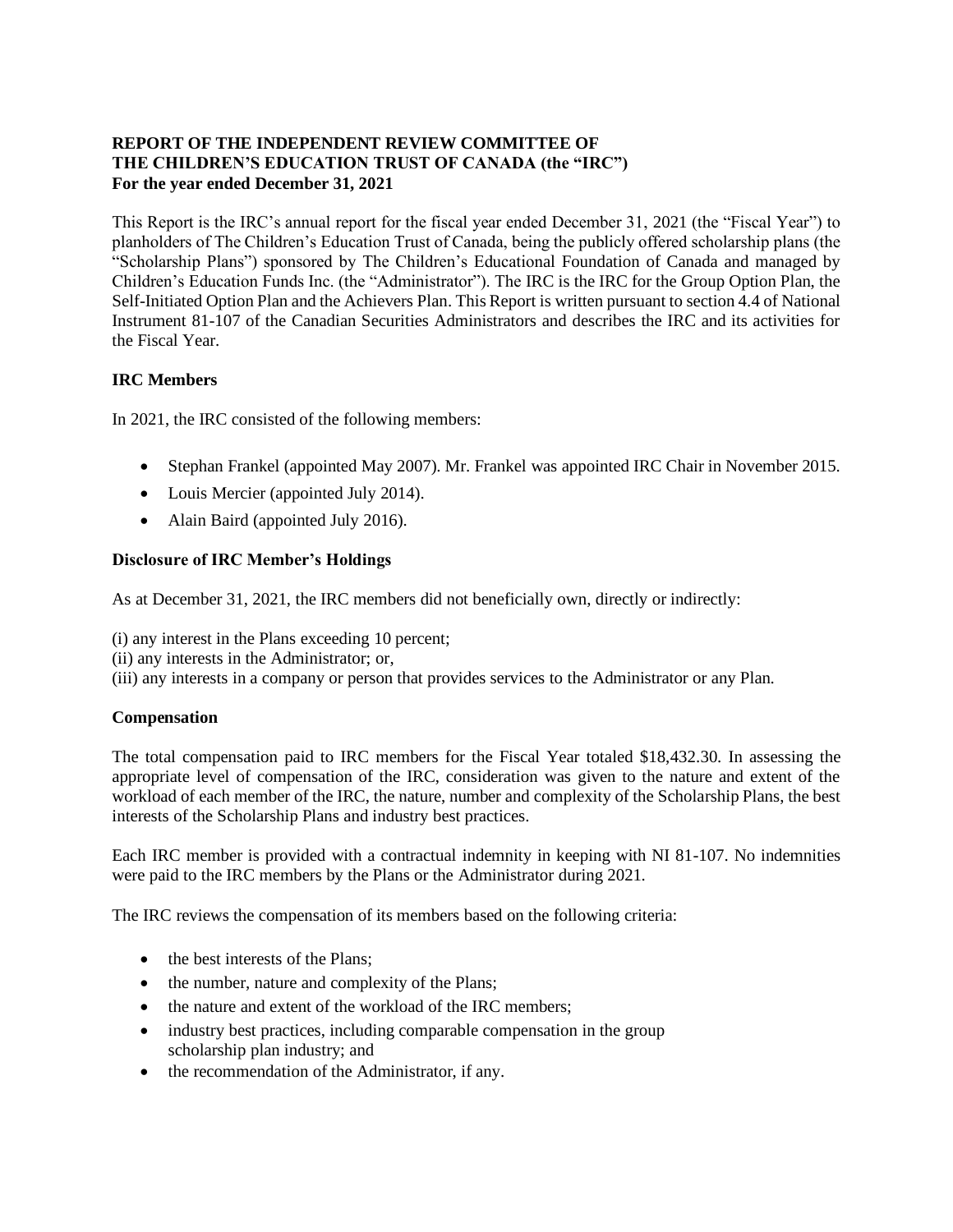#### **Activities of IRC for the Fiscal Year**

In accordance with NI 81-107, the IRC reviewed and assessed among other factors:

- the frequency of meetings;
- the substance of meeting agendas;
- the policies and procedures that the manager has established to refer matters to the IRC;
- the usefulness of materials provided to members of the IRC;
- the collective experience and background of IRC members;
- the number of funds the IRC oversees:
- the amount and form of compensation IRC members receive;
- IRC members' continuing education; and,
- adherence with a written allocation methodology for the allocation in 2021 of the assets held in the Scholarship Enhancement Fund and the Enrichment Fund by the Foundation amongst the beneficiary groups of the Group Option Plan and the Achievers Plan, respectively, (the Scholarship Plans) on a basis which is reasonable and fair to the beneficiaries of the Scholarship Plans.

The IRC independently and unanimously responded positively on each of the above points.

#### **Standing Instructions for Recurring Conflict of Interest Matters**

NI 81-107 requires the IRC to review and approve all conflict of interest matters identified and referred to the IRC by the Administrator and to give its approval or recommendation, depending on the nature of the conflict of interest matter.

For the Administrator's recurring conflict of interest matters, the IRC has provided the Administrator with Standing Instructions which enable the Administrator to take action in respect of any such conflict by following its applicable policies and procedures without having to refer each proposed action to the IRC. The IRC has approved a set of Standing Instructions which recommend that the Administrator follow its policies and procedures intended to address the following conflict of interest matters:

- Related Party Outsourcing;
- Expense Allocation;
- Error Corrections;
- Investing in Securities of an Issuer that is related to an Investment Advisor of the Scholarship Plans;
- Monitoring and Changing Investment Advisors;
- Determination of Distribution Incentives:
- Determination of Scholarships;
- Allocation of Surpluses;
- Determination of Risk Levels;
- Complaint Handling; and,
- Donation to Post Secondary Institution.

The IRC is not aware of any instance where the Administrator acted contrary to the IRC's recommendations or did not follow the applicable policies and procedures in all material respects.